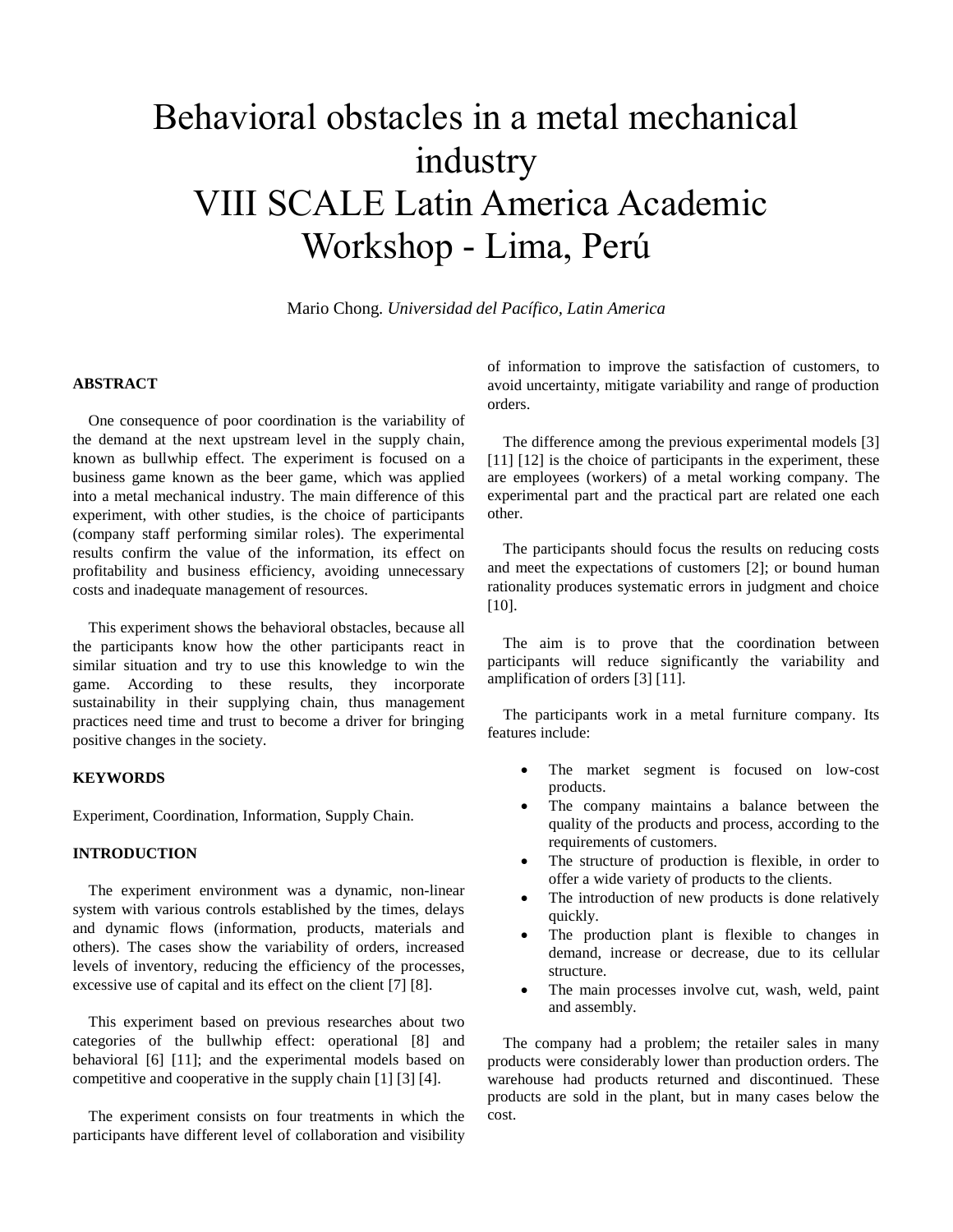## **EXPERIMENTAL DESIGN**

The experimental tool is a computer game based on the traditional Beer Game [5] [6]. The participants have four roles (factory, distributor, wholesales and retailer).

The rules and mechanism of the game are documented in detail in various publications [9] [10]. In each period, the participants try to meet its customer demand, through the inventory, orders in process and future orders.

The objective is minimizing the cost of the whole team.

The experimental development was done with Microsoft Visual Studio to take control of the model. The platform is built on the Microsoft Windows XP and architecture of communication supported under TCP/IP, with Microsoft Access database. The client-server application is divided in three layers:

- User application
- Sever application
- Database

According previous researches, we prepared four scenarios or experiments. The aim was obtain information for implement a supply chain sustainability plan in the production process.







Fig. 2. Server application components, generates flows and records in the database with options of administrator, setup demand and monitor



Fig. 3. Database, relational tables for query, record and change data were developed with Microsoft Access

#### **EXPERIMENTAL RESULTS**

According previous researches, we prepared four scenarios or experiments [3] [4] [11] [12]. The aim was obtain information for implement a supply chain sustainability plan in the production process.

The experiment without information shows an adequate management of the orders and the inventory of the retailer in the first weeks, but due to a lack of products in its inventory generated an increase in orders from the tenth week. The wholesaler and the retailer generate similar orders, but the effect of increased orders from retailer generates a higher fluctuation in the wholesaler. The effect of higher orders becomes more evident in the factory.

The experiment with known demand, initially remains in balance, but generated a swing and amplification of the orders from the eighth week, despite knowledge of the demand. The participants despite knowledge of demand had a tendency to want to order more real to correct the lack of inventory and delay in delivery of products. The initial guess at this stage was that knowledge of demand would reduce the total cost and reduce the level of orders.

The experiment with visualization of the flows (orders and products) reduces the variability of orders and abrupt changes, creating stability in the entire system. The results show that the performance was improved in the sense of visibility of orders and product flow, reducing the variability of orders. However, it shows very variable inventory levels.

The experiment with coordination displays a stable environment from the first weeks with a reduced amplification and the variability of the orders. The suit is similar to the previous scenario with values from 2-12. The stage from the beginning shows a slight decrease in the variability of orders respect to the previous scenario, a more stable one.

| Exp. | Demand | Supplier | Wholesales | Distributor | Factory |
|------|--------|----------|------------|-------------|---------|
|      | 07.47  | 16.80    | 25.37      | 59.10       | 65.67   |
|      | 07.47  | 11.20    | 14.90      | 19.53       | 24.80   |
|      | 07.13  | 07.73    | 08.57      | 09.07       | 09.33   |
|      | 07.27  | 08.17    | 07.87      | 08.40       | 08.80   |

Table 1. Means of orders placed